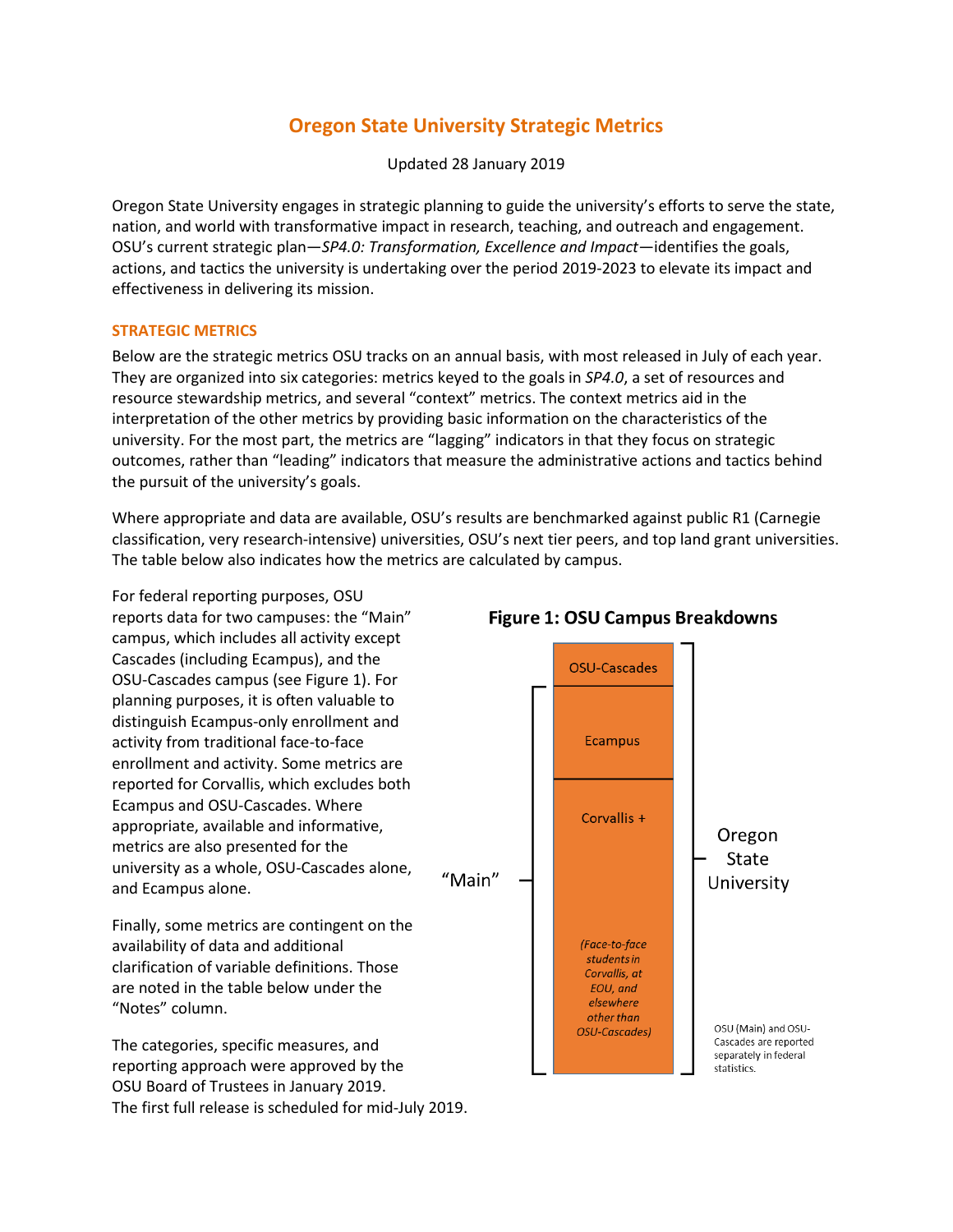|                                                                                                  | <b>OREGON STATE UNIVERSITY - STRATEGIC METRICS</b>                       |                    |                    |                    |                |                    |                    |                    |         |                |
|--------------------------------------------------------------------------------------------------|--------------------------------------------------------------------------|--------------------|--------------------|--------------------|----------------|--------------------|--------------------|--------------------|---------|----------------|
|                                                                                                  |                                                                          | <b>Benchmarks</b>  |                    |                    | <b>Campus</b>  |                    |                    |                    |         |                |
| <b>Category</b>                                                                                  | <b>Metric</b>                                                            | <b>Top LG</b>      | <b>Next Tier</b>   | <b>Public R1s</b>  | University     | Main               | Corvallis +        | Cascades           | ECampus | <b>Notes</b>   |
| SP4.0 Goal I:                                                                                    | <b>Total R&amp;D Expenditures</b>                                        | X                  | X                  | X                  | $\mathsf{X}$   |                    |                    |                    |         | $\mathbf{1}$   |
| <b>Preeminence in</b>                                                                            | Total R&D Expenditures per Tenure Track/Tenured Faculty Member (T/TT FM) | X                  | X                  | X                  | $\pmb{\times}$ |                    |                    |                    |         |                |
| Research,                                                                                        | Federal R&D Expenditures                                                 | X                  | X                  | Χ                  | $\mathsf{X}$   |                    |                    |                    |         |                |
| Scholarship, and                                                                                 | Federal R&D Expenditures per T/TT FM                                     | X                  | X                  | X                  | $\mathsf{X}$   |                    |                    |                    |         |                |
| Innovation                                                                                       | USDA, State and Industrial Research Funding                              | X                  | X                  | $\pmb{\mathsf{X}}$ | $\pmb{\times}$ |                    |                    |                    |         |                |
|                                                                                                  | USDA, State and Industrial Research Funding per T/TT FM                  | X                  | X                  | X                  | $\mathsf{X}$   |                    |                    |                    |         |                |
|                                                                                                  | <b>Doctorates Awarded</b>                                                | X                  | X                  | X                  | $\mathsf{X}$   |                    |                    |                    |         |                |
|                                                                                                  | Doctorates Awarded per T/TT FM                                           | X                  | X                  | X                  | X              |                    |                    |                    |         |                |
|                                                                                                  | <b>Honors and Awards</b>                                                 | X                  | X                  | X                  | $\pmb{\times}$ |                    |                    |                    |         | $\overline{2}$ |
|                                                                                                  | Honors and Awards per T/TT FM                                            | X                  | X                  | X                  | $\mathsf{X}$   |                    |                    |                    |         | $\overline{2}$ |
|                                                                                                  | <b>Publication Citations</b>                                             | X                  | X                  | X                  | $\mathsf{X}$   |                    |                    |                    |         | $\overline{2}$ |
|                                                                                                  | Publication Citations per T/TT FM                                        | X                  | X                  | X                  | X              |                    |                    |                    |         | $\overline{2}$ |
|                                                                                                  | Number of Postdoctoral Appointees                                        | X                  | X                  | X                  | $\mathsf{x}$   |                    |                    |                    |         |                |
|                                                                                                  | Number of Postdoctoral Appointees per T/TT FM                            | X                  | X                  | X                  | $\mathsf{x}$   |                    |                    |                    |         |                |
|                                                                                                  | <b>Invention Disclosures</b>                                             | X                  | X                  | X                  | $\pmb{\times}$ |                    |                    |                    |         |                |
|                                                                                                  | <b>Licensing Revenue</b>                                                 | X                  | X                  | X                  | X              |                    |                    |                    |         |                |
|                                                                                                  | Number of Journal Editorships/Associate Editorships                      |                    |                    |                    | $\mathsf{x}$   |                    |                    |                    |         | $\overline{2}$ |
|                                                                                                  |                                                                          |                    |                    |                    |                |                    |                    |                    |         |                |
| SP4.0 Goal II:                                                                                   | <b>First Year Retention Rate</b>                                         | X                  | X                  | X                  |                | X                  | X                  | X                  |         |                |
| <b>Transformative</b><br><b>Education that is</b><br><b>Accessible to All</b><br><b>Learners</b> | First Year Retention Rate-Pell Eligible Students                         | X                  | X                  | X                  |                | X                  | X                  | X                  |         |                |
|                                                                                                  | First Year Retention Rate-Historically Underrepresented Students         | X                  | $\pmb{\mathsf{X}}$ | Χ                  |                | X                  | $\pmb{\mathsf{X}}$ | $\pmb{\mathsf{X}}$ |         |                |
|                                                                                                  | Four-year Graduation Rate                                                | X                  | X                  | X                  |                | X                  | $\pmb{\times}$     | X                  |         |                |
|                                                                                                  | Four-year Graduation Rate-Pell Eligible Students                         | X                  | X                  | X                  |                | X                  | $\pmb{\mathsf{X}}$ | $\pmb{\mathsf{X}}$ |         |                |
|                                                                                                  | Four-year Graduation Rate-Historically Underrepresented Students         | X                  | X                  | X                  |                | X                  | X                  | X                  |         |                |
|                                                                                                  | Six-year Graduation Rate                                                 | $\pmb{\mathsf{X}}$ | $\pmb{\mathsf{X}}$ | X                  |                | $\pmb{\mathsf{X}}$ | $\pmb{\mathsf{X}}$ | Χ                  |         |                |
|                                                                                                  | Six-year Graduation Rate-Pell Eligible Students                          | X                  | $\pmb{\mathsf{X}}$ | Χ                  |                | X                  | X                  | $\pmb{\times}$     |         |                |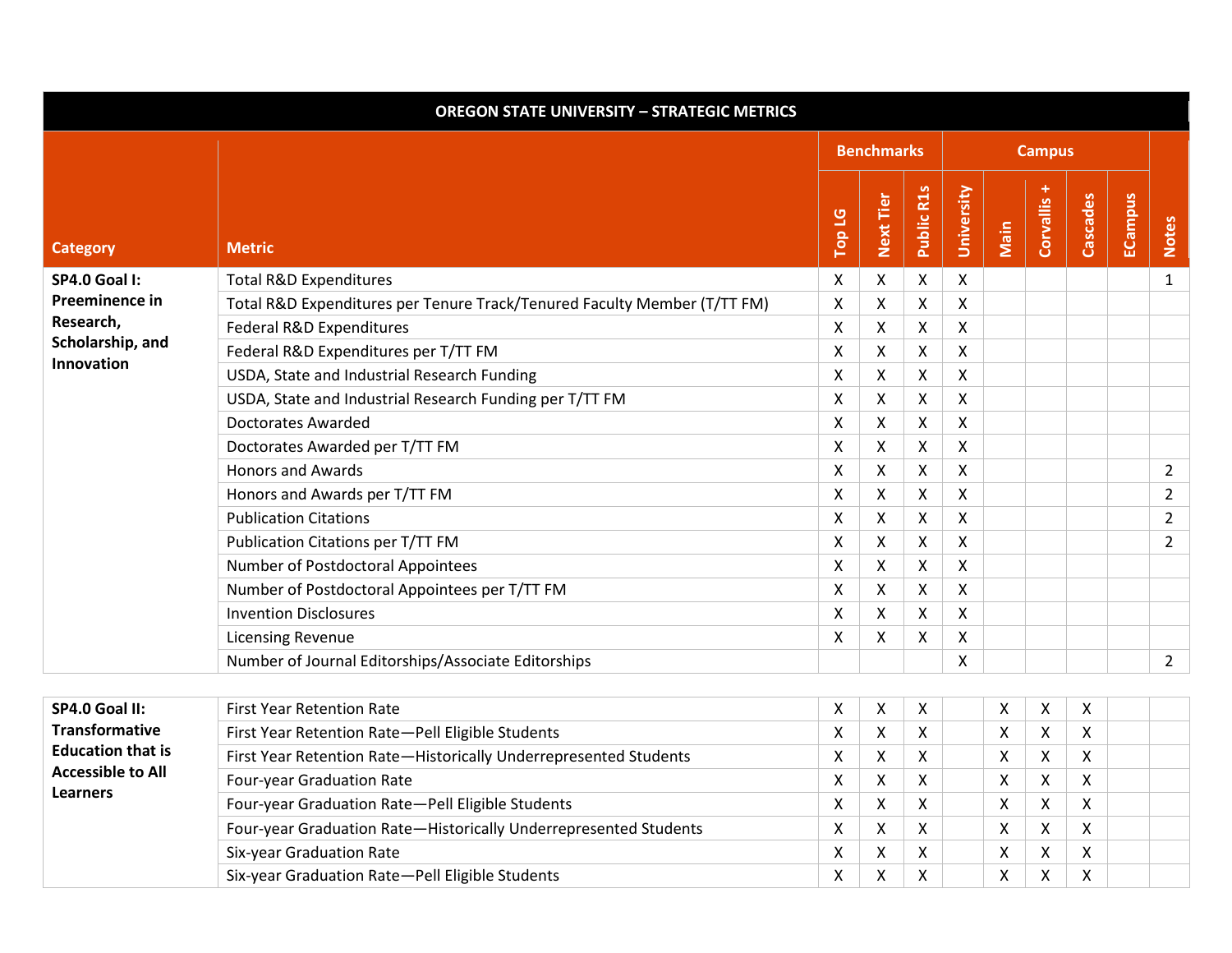|                                                                                | <b>OREGON STATE UNIVERSITY - STRATEGIC METRICS</b>                         |             |                                    |                   |            |      |             |              |              |                |
|--------------------------------------------------------------------------------|----------------------------------------------------------------------------|-------------|------------------------------------|-------------------|------------|------|-------------|--------------|--------------|----------------|
|                                                                                |                                                                            |             | <b>Benchmarks</b><br><b>Campus</b> |                   |            |      |             |              |              |                |
| <b>Category</b>                                                                | <b>Metric</b>                                                              | <b>Dido</b> | Next Tier                          | <b>Public R1s</b> | University | Main | Corvallis + | Cascades     | ECampus      | <b>Notes</b>   |
|                                                                                | Six-year Graduation Rate-Historically Underrepresented Students            | X           | X                                  | X                 |            | X    | X           | X            |              |                |
|                                                                                | Junior Transfer Four-year Graduation Rate                                  | X           | X                                  | X                 |            |      | x           | X            | $\mathsf{X}$ |                |
|                                                                                | Degrees in Designated Shortage Areas (Engineering and Computer Science)    |             |                                    |                   |            | X    |             | X            |              |                |
|                                                                                | Percent Graduating Seniors with Experiential Learning                      |             |                                    |                   |            |      | X           | X            |              |                |
|                                                                                | Percent Graduating Seniors Satisfied with Degree/Educational Experience    |             |                                    |                   |            |      | X           | $\mathsf{X}$ |              |                |
|                                                                                | Percent High Achieving Oregon High School Graduates                        |             |                                    |                   |            |      | X           | X            |              |                |
|                                                                                | Average Undergraduate Student Debt at Graduation                           |             |                                    |                   |            |      | X           | X            | X            |                |
|                                                                                | Percent of Undergraduate Financial Need Met Through Gift Aid (All Sources) |             |                                    |                   |            |      | Χ           | X            | X            |                |
|                                                                                |                                                                            |             |                                    |                   |            |      |             |              |              |                |
| SP4.0 Goal III:                                                                | Degrees Awarded-Total                                                      | X           | X                                  | X                 | X          |      | X           | X            | X            |                |
| <b>Significant and Visible</b><br><b>Impact in Oregon and</b><br><b>Beyond</b> | Undergraduate Degrees Awarded                                              | X           | X                                  | X                 | X          |      | Χ           | X            | X            |                |
|                                                                                | Undergraduate Degrees Awarded per Lagged Enrollment                        | X           | X                                  | X                 | X          |      | X           | X            | X            |                |
|                                                                                | <b>Graduate Degrees Awarded</b>                                            | X           | X                                  | X                 | X          |      | x           | X            | X            |                |
|                                                                                | Dollars Leveraged per Appropriated Dollars for Statewides (SWPS) Research  |             |                                    |                   | X          |      |             |              |              |                |
|                                                                                | Number of Companies with Active Contracts                                  |             |                                    |                   | X          |      |             |              |              | $\overline{2}$ |
|                                                                                | Number of Active International Partnerships                                |             |                                    |                   | X          |      |             |              |              | $\overline{2}$ |
|                                                                                | Percent Oregon Resident Undergraduates from Rural Counties                 |             |                                    |                   |            |      | Χ           | X            | X            | $\overline{2}$ |
|                                                                                | Number of Professional and Continuing Education Courses Delivered          |             |                                    |                   | X          |      |             |              |              | $\overline{2}$ |
|                                                                                | <b>Student Credit Hours Delivered</b>                                      |             |                                    |                   | X          |      | X           | X            | X            |                |
|                                                                                | Student Credit Hours Delivered at Portland Center                          |             |                                    |                   | X          |      |             |              |              |                |
|                                                                                | Student Credit Hours Delivered at OSH Hatfield Marine Science Center       |             |                                    |                   | X          |      |             |              |              |                |
|                                                                                |                                                                            |             |                                    |                   |            |      |             |              |              |                |
| SP4.0 Goal IV: A                                                               | Percent Oregon Resident Students, Undergraduate and Graduate               |             |                                    |                   | X          |      | Χ           | X            | $\mathsf{X}$ |                |
| <b>Culture of Belonging,</b>                                                   | Percent Domestically Underrepresented Students, Undergraduate and Graduate | X           | X                                  | X                 | X          |      | X           | X            | X            |                |
| Collaboration, and                                                             | Percent Historically Underrepresented Students, Undergraduate and Graduate | X           | X                                  | X                 | X          |      | X           | X            | X            |                |
| Innovation                                                                     | Percent International Students, Undergraduate and Graduate                 | X           | X                                  | X                 | X          |      | X           | Χ            | X            |                |
|                                                                                | Percent Pell-eligible Students                                             | X           | X                                  | X                 | X          |      | X           | X            | X            |                |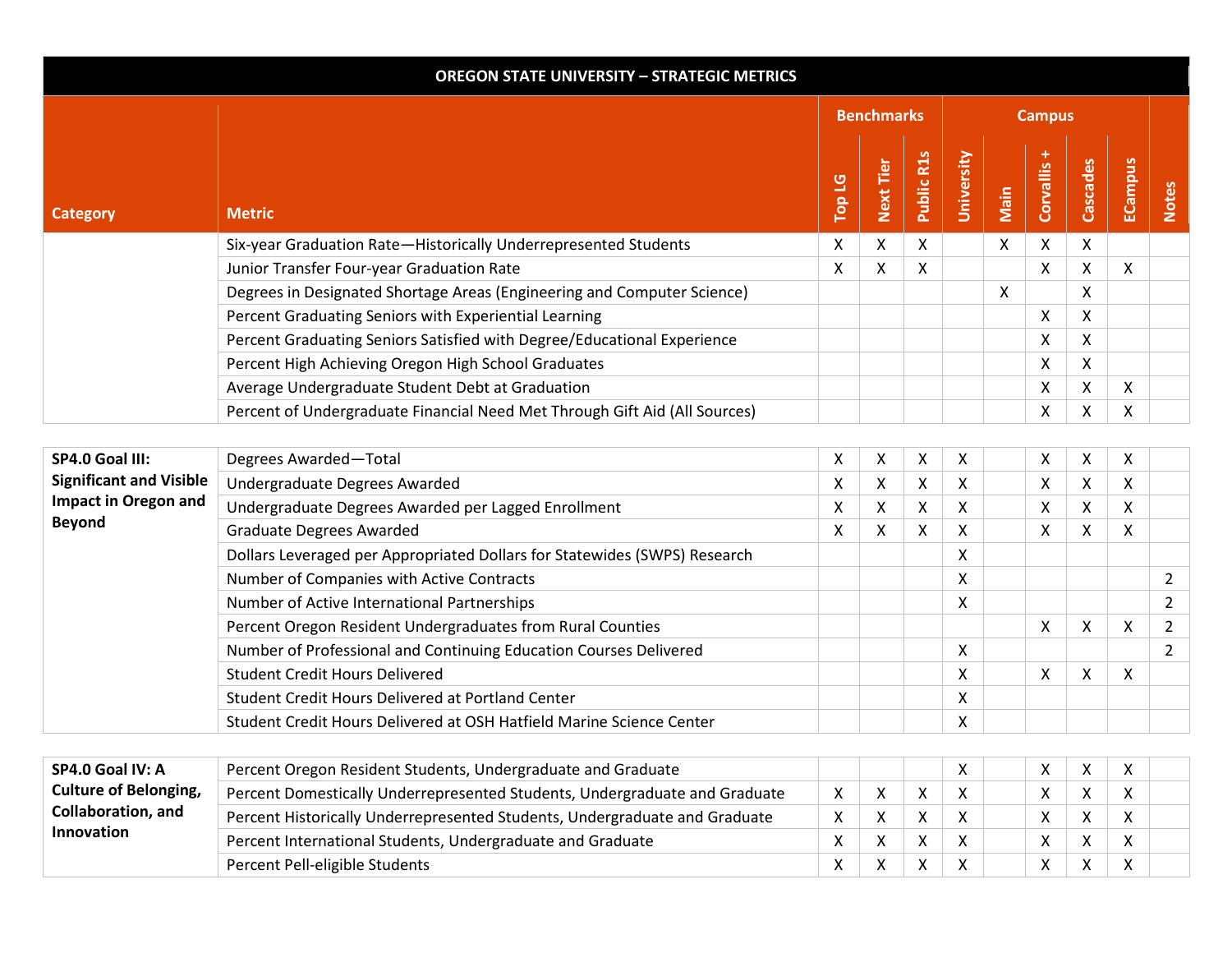|                                | <b>OREGON STATE UNIVERSITY - STRATEGIC METRICS</b>                  |              |                   |                   |               |      |                        |          |                |                |
|--------------------------------|---------------------------------------------------------------------|--------------|-------------------|-------------------|---------------|------|------------------------|----------|----------------|----------------|
|                                |                                                                     |              | <b>Benchmarks</b> |                   | <b>Campus</b> |      |                        |          |                |                |
| <b>Category</b>                | <b>Metric</b>                                                       | Top LG       | Next Tier         | <b>Public R1s</b> | University    | Main | Corvallis <sub>+</sub> | Cascades | <b>ECampus</b> | <b>Notes</b>   |
|                                | Percent Historically Underrepresented T/TT Faculty                  | $\mathsf{X}$ | X                 | X                 | $\mathsf{X}$  |      |                        |          |                |                |
|                                | Percent Female T/TT Faculty                                         | Χ            | X                 | X                 | X             |      |                        |          |                |                |
|                                | Percent Female T/TT Faculty in STEM Disciplines                     |              |                   |                   | X             |      |                        |          |                |                |
|                                | Percent Historically Underrepresented Fixed Rank/Instructor Faculty |              |                   |                   | X             |      | X                      | X        |                |                |
|                                | Percent Historically Underrepresented Fixed Term/Research Faculty   |              |                   |                   | X             |      | X                      | X        |                |                |
|                                | Percent Historically Underrepresented Professional Faculty          |              |                   |                   | X             |      | X                      | X        |                |                |
|                                | Percent Historically Underrepresented Classified Staff              |              |                   |                   | X             |      | X                      | X        |                |                |
|                                | Percent Tenured after Six Years, Underrepresented TT Faculty        |              |                   |                   | X             |      |                        |          |                |                |
|                                | Percent Tenured after Six Years, All/Male/Female TT Faculty         |              |                   |                   | X             |      |                        |          |                |                |
|                                | Number of Intra-institutional Faculty Research Collaborations       |              |                   |                   | X             |      |                        |          |                | $\overline{2}$ |
|                                |                                                                     |              |                   |                   |               |      |                        |          |                |                |
| <b>Resources &amp;</b>         | <b>Annual Private Giving</b>                                        | X            | X                 | X                 | $\mathsf{X}$  |      |                        |          |                |                |
| <b>Resource</b><br>Stewardship | Academic Expenditures as a Percent of Total E&G Expenditures        |              |                   |                   |               | X    |                        | X        |                |                |
|                                | Education and Related Expenditures per Degree                       |              |                   |                   |               | X    |                        | X.       |                |                |
|                                | Average Tuition and Fee Net Discount Rate                           |              |                   |                   |               | X    |                        | X        |                |                |
|                                | Dollar Value of Deferred Maintenance                                |              |                   |                   |               | X    |                        | X.       |                |                |
|                                | Dollars Invested in Capital Projects-Non-auxiliary Units            |              |                   |                   |               | X    |                        | X        |                |                |
|                                | Net Square Footage per Faculty Member-T/TT                          |              |                   |                   |               | X    |                        | X        |                |                |
|                                | Net Square Footage per Student FTE                                  |              |                   |                   |               | X    |                        | X        |                |                |
|                                |                                                                     |              |                   |                   |               |      |                        |          |                |                |
| <b>Context</b>                 | Undergraduate Enrollment FTE                                        | Χ            | X.                | x                 |               |      | X                      | X        | X              |                |
|                                | Oregon Resident Undergraduate Enrollment FTE                        |              |                   |                   |               |      | X                      | Χ        | X              |                |
|                                | Historically Underrepresented Undergraduate Enrollment FTE          | X            | X                 | X                 |               |      | X                      | X        | X              |                |
|                                | <b>Graduate Enrollment FTE</b>                                      | X            | X                 | X                 |               |      | X                      | Χ        | X              |                |
|                                | Oregon Resident Graduate Enrollment FTE                             |              |                   |                   |               |      | X                      | X        | X              |                |
|                                | Historically Underrepresented Graduate Enrollment FTE               | $\mathsf{X}$ | $\mathsf{X}$      | $\mathsf{X}$      |               |      | X                      | X        | X              |                |
|                                | Headcount Total Instructional Faculty-T/TT and Fixed Term           | $\mathsf{X}$ | X                 | X                 | $\mathsf{X}$  |      |                        |          |                |                |